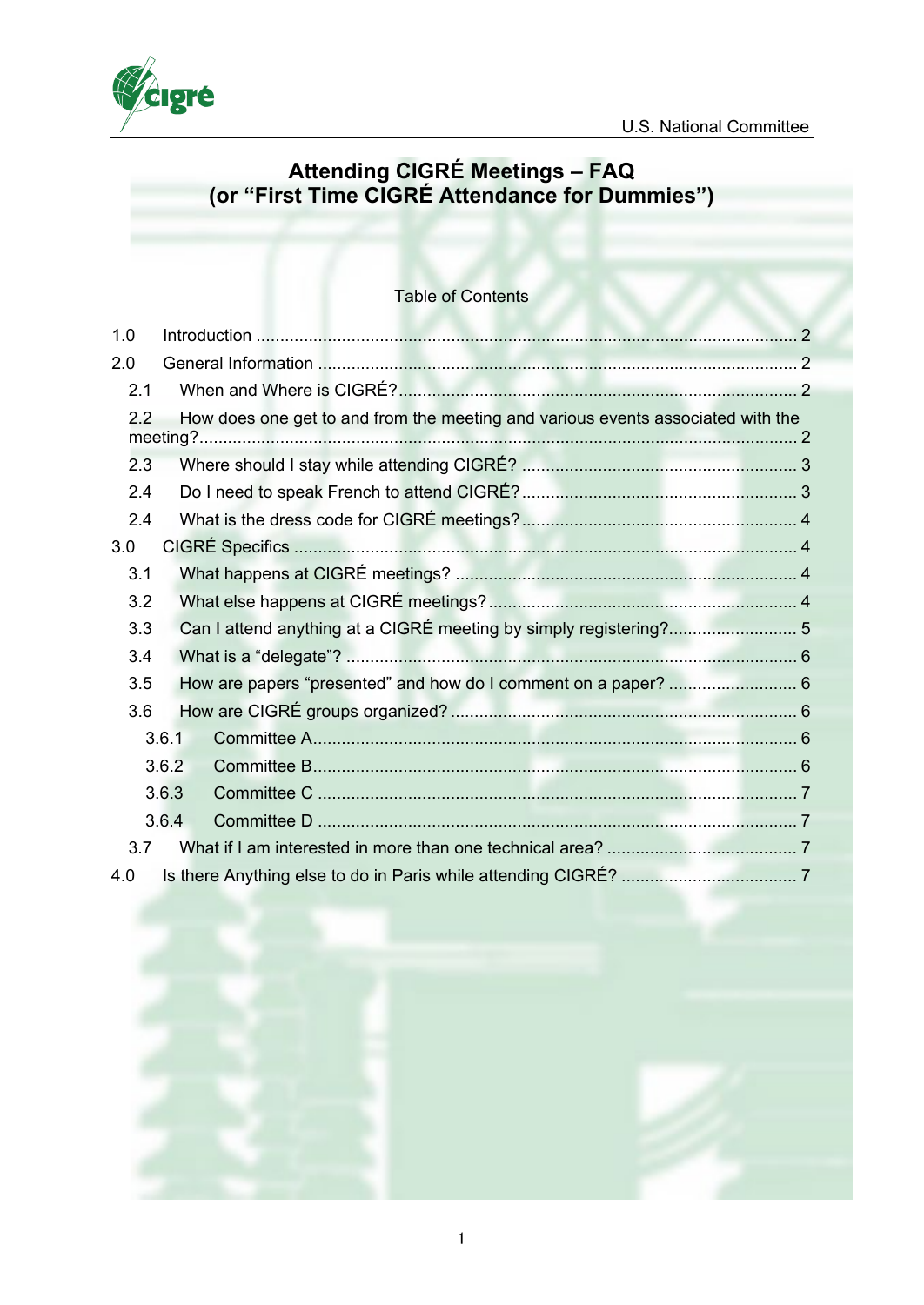

# **Attending CIGRÉ Meetings – FAQ (or "First Time CIGRÉ Attendance for Dummies")**

## <span id="page-1-0"></span>**1.0 INTRODUCTION**

The CIGRE 2012 general meeting in Paris was my first time attending the meeting. Having attended numerous IEEE conferences and meetings and a few other conferences, I felt experienced at attending a conference. I thought, "how hard can it be to attend CIGRÉ?" The answer, was "rather difficult" particularly if you want to get the most out of the meeting.

The registration cost combined with the expense of traveling to Europe encourages one to try to get the most out of the conference, and as far as I could tell, there was no "how to" guide for first-time attendees. I was surprised to learn that attending several of the venues is not automatic nor open, so some advanced planning is required. In some cases, if you have not made these advanced plans, you will not be allowed to attend.

I hoped these notes would be helpful. They've been updated for 2016, 2018 and 2022.

## <span id="page-1-1"></span>**2.0 GENERAL INFORMATION**

### <span id="page-1-2"></span>**2.1 When and Where is CIGRÉ?**

The meeting is held every other year (even number years) in Paris, France at the Palais des Congrés for a week during the month of August. The address is [2 Place de la Porte Maillot,](https://goo.gl/maps/s8zzNwZut2x)  [75017 Paris.](https://goo.gl/maps/s8zzNwZut2x) The location is between the Arc de Triomphe and La Défense along Av. Charles de Gaulle and Champs-Élysées to the west of Paris. The nearest subway station is [Porte Maillot along Metro Line M1.](https://goo.gl/maps/7QTJQtiVbuo)

### <span id="page-1-3"></span>**2.2 How does one get to and from the meeting and various events associated with the meeting?**

[Charles de Gaulle Airport](https://goo.gl/maps/B1jGsSf6Hn72) is the major airport with access to Paris located about 23km (14 miles) northeast of the city center. There is rail, bus and taxi service from the airport into the Paris city center.

There is a regional rail service in Paris (RER)  $\circledast$ . This subway / rail service generally serves outlying areas of Paris or with fewer stops within Paris. The regional rail service "RER" using the "B3" or "blue" line is probably the least expensive and fastest way to reach the city center.

There is also a more traditional metro service within the city  $\mathfrak{D}$ . The RER is more expensive than the Metro, so use the Metro once you are within the city if possible. Depending on your destination, other connections using RER or the Metro would be required. Paris has an extensive network of subways that provide convenient transportation from many locations within the city.





If you have never traveled by subway, the idea may be daunting. However, the subways are generally safe, and most subway cars have electronic guides that indicate the route and stops. The main subway system is the "Metro" which connects many locations within the city. Metro Line #1 (M1) has a [station \(Porte Maillot\) near Palais des Congrés.](https://goo.gl/maps/7QTJQtiVbuo) [Other Metro](https://parisbytrain.com/paris-metro/)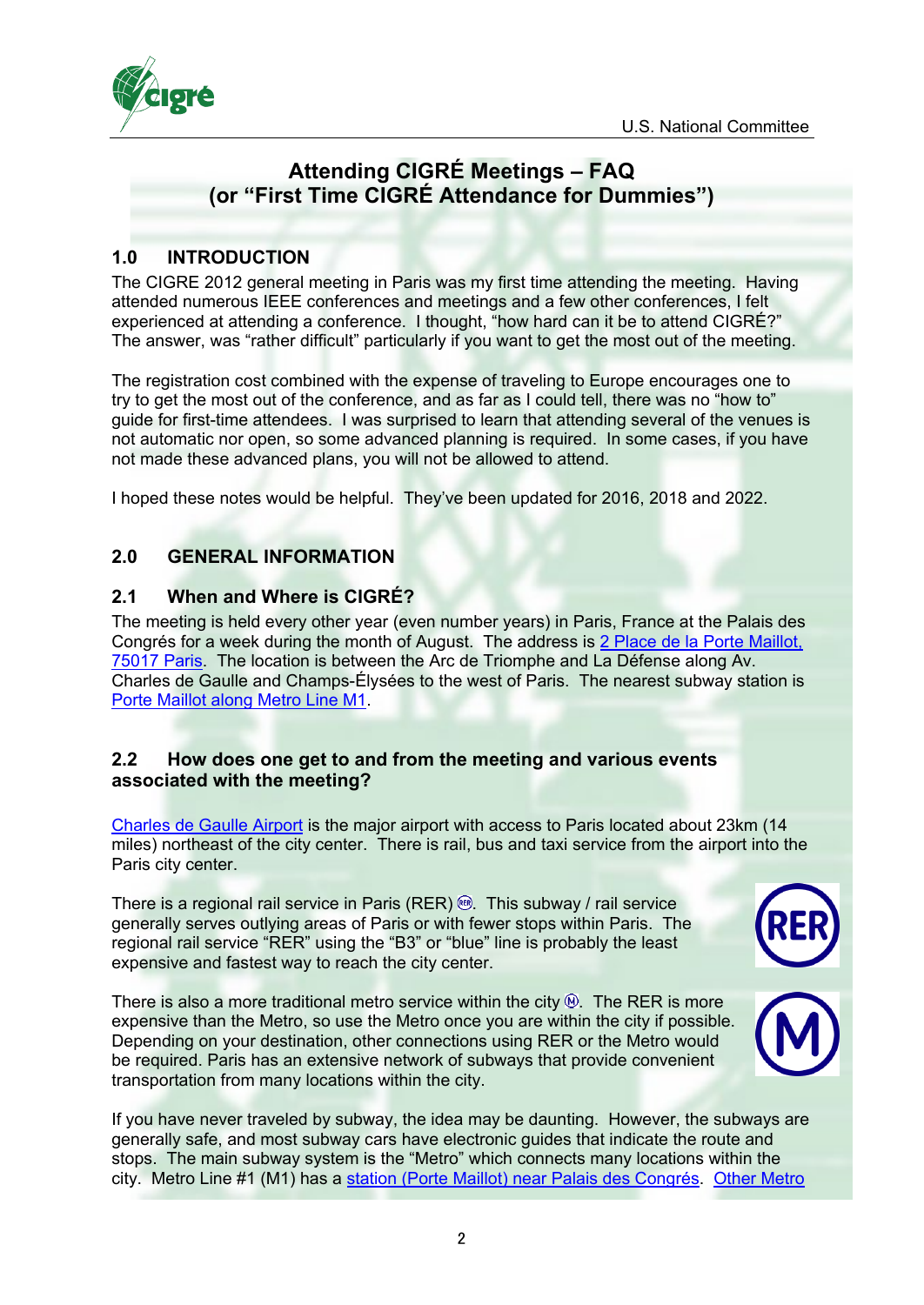

[lines connect to the M1 line.](https://parisbytrain.com/paris-metro/) The cost in 2022 is about €1.90 for one-way travel. Within the main city, transfers between subway lines can be done without additional cost. There are automated kiosks that accept credit cards to purchase Metro tickets, and there are tellers that can provide assistance during the main hours of operation (early morning to late evening).

Taxi service is also available. It is more expensive than either the Metro or RER and also subject to surface traffic that does not affect the subways.

*There are no transportation services specifically organized by the conference, so you are responsible for making your own local travel arrangements.* 

## <span id="page-2-0"></span>**2.3 Where should I stay while attending CIGRÉ?**

CIGRÉ organizers can assist with housing in the vicinity of the Palais des Congrés. However, you are not obligated to use this housing service. It would be advantageous to select a hotel near a subway station for commuting to the conference if you are not staying within reasonable walking distance.

# <span id="page-2-1"></span>**2.4 Do I need to speak French to attend CIGRÉ?**

The short answer is "no". The meeting is held in France so obviously the local language is French, but the meeting is generally conducted in English, and many of the conference personnel can provide direction in English. As with traveling in any place where English is not the native language, speaking slowly, calmly and clearly can help with conversing with anyone. It sounds silly, but a few basic phrases go a long way:

- "Bonjour" = {bahn-jore} Good morning or good day. Any interaction will begin better if you start with this greeting, particularly before night fall.
- "Bonsoir" = {bahn-swah} Good evening. Like "Bon jour" but for the evenings.
- "s'il vous plaît;" =  $\{$ see-voo-play} Please (if you please)
- "Merci" = {mare-see} Thanks
- "Au revoir" =  ${abh}$   ${ay-vwa}$  Good bye
- $"Excusez-moi" = \{ex-cuse-eh-mwah\}$  Pardon me

As a non-French speaking person, I was concerned about starting a conversation in French when I cannot communicate further in that language. I found that the people appreciate the minimal effort and will often detect I was English speaking and switch to English. This extends beyond the conference (dining out, visiting tourist areas, etc.).

Most exhibitors will speak their native language, English and probably other languages.

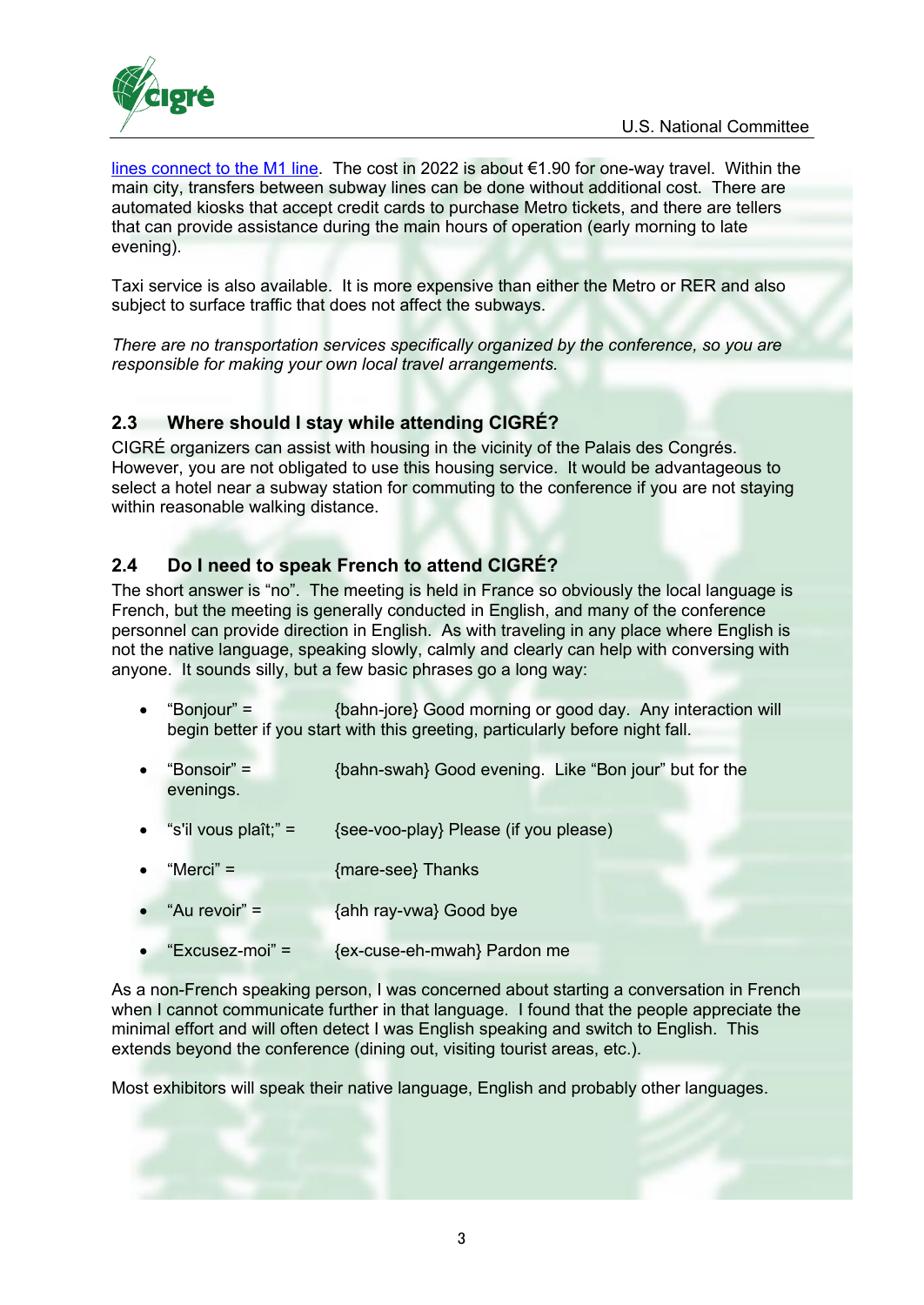

# <span id="page-3-0"></span>**2.4 What is the dress code for CIGRÉ meetings?**

Generally, CIGRÉ meetings are more formal than IEEE meetings, especially in recent years where most meetings in the U.S. are "business casual" or just "casual". While not mandatory, many people where business attire (shirt, jacket, maybe a tie for men, pants suit or dresses for women). Some of the evening activities, particularly the national committee receptions, are "business attire" only.

# <span id="page-3-1"></span>**3.0 CIGRÉ SPECIFICS**

### <span id="page-3-2"></span>**3.1 What happens at CIGRÉ meetings?**

There are essentially four activities occurring simultaneously during the meeting.

- First, there is an exposition of equipment and services by various suppliers, contractors and vendors. If you are familiar with the IEEE T&D Conference, the CIGRÉ exposition is very similar though generally on a smaller scale.
- Second, there are Technical Meetings that include panels, workshops and poster sessions. The panels include presentations by experts on a given topic; there is not an opportunity for questions or discussions during panels. Workshops have technical presentations that permit some discussion. Poster sessions are where papers are "presented", although this is much different than IEEE meetings as comments must be submitted in advance. More on this below.
- Third, there are Study Committee meetings. These are "overview" sessions where the various working group activities are reported and briefly discussed.
- Fourth, there are Working Group meetings. The working group meetings are focused groups that are looking at particular tasks or technical subjects. The working groups are not specifically organized as part of the main CIGRÉ meeting but often schedule a meeting in conjunction with the general meeting. Working groups usually meet a few times per year, one of which happens to be during the general meeting.

# <span id="page-3-3"></span>**3.2 What else happens at CIGRÉ meetings?**

In addition to the technical program, there are a few other activities that happen during CIGRÉ general meetings.

• **National Committee Meetings**: There are national committee meetings for each of the respective countries that participate in CIGRÉ. The United States National Committee (USNC) is one such group. The USNC has a meeting, usually on the first Sunday afternoon of the CIGRÉ meeting week. All attendees from the U.S. are allowed to attend this meeting provided that you have registered through the USNC. *If the USNC is not aware of your registration, the location of the meeting will not be sent to you in advance, and the general CIGRÉ program does not indicate where the meeting is held.* The meeting is a general overview of the various committees within CIGRÉ and a very high level overview of what each subcommittee and working group is doing, particularly those with U.S. member involvement.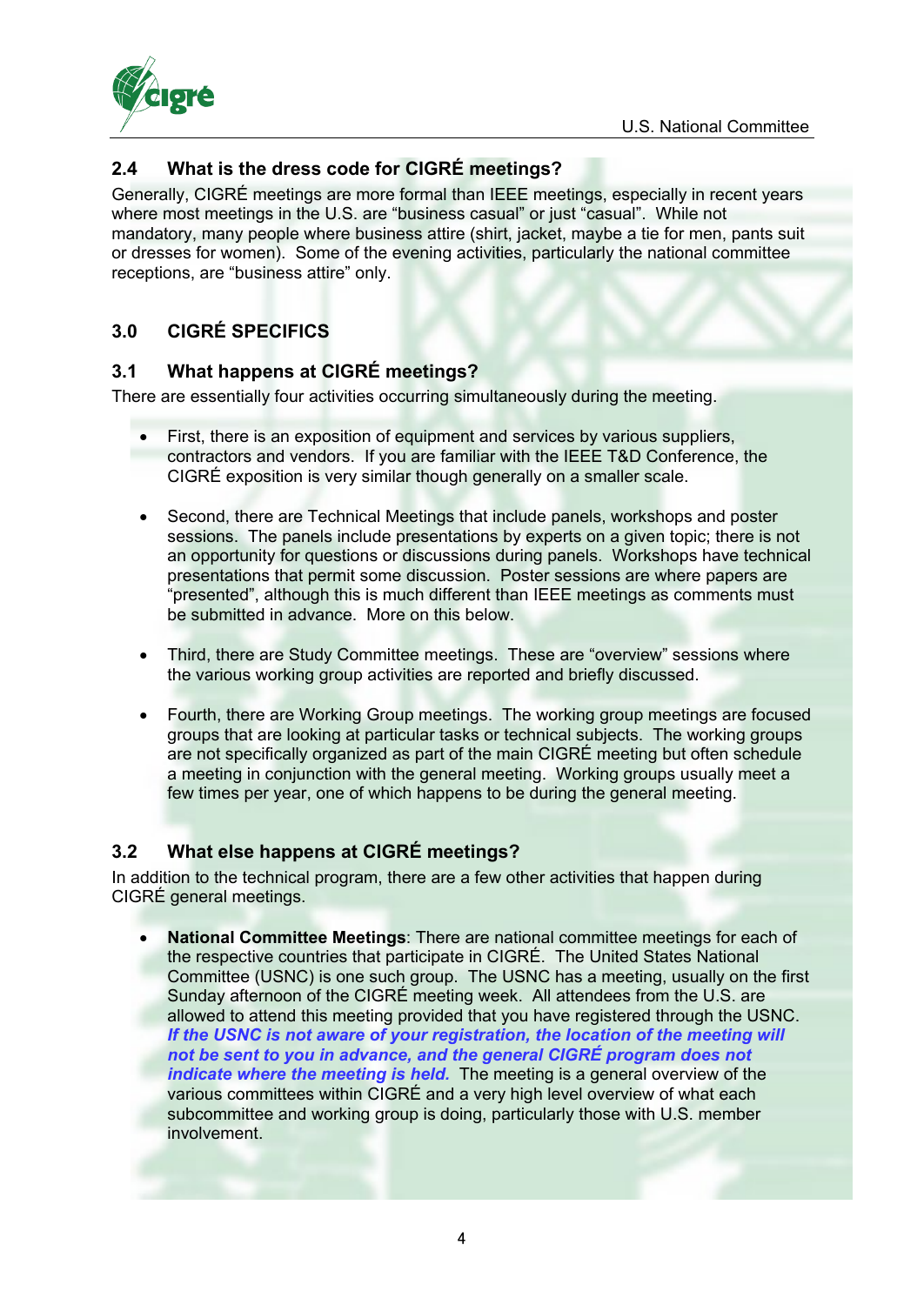

- **US National Committee Reception**: The USNC holds a special reception, usually on Monday evenings. U.S. members in good standing that are attending the CIGRÉ general meeting are invited to attend after an affirmative RSVP to the USNC chair; *attendance is not automatic*. The USNC is known for providing one of the better receptions. The event is semi-formal and held at a venue within the city. Attendees are responsible for finding their own transportation to this event. Depending on the number of attendees, USNC members may be given the opportunity to invite non-U.S. members to attend.
- **CIGRÉ General Reception**: This is held at a venue within the city. It is open to all delegates. An invitation to attend will be sent by the U.S. National Committee after your registration is complete.
- **CIGRÉ General Session**: This is a meeting where the business of CIGRÉ is discussed, presented and voted upon. CIGRÉ members are permitted to attend. Unless you abstain or vote negative on a particular issue, your presence effectively affirms the business of the General Session. *You must be a delegate to attend. Bring your current CIGRÉ membership number to sign in.*

# <span id="page-4-0"></span>**3.3 Can I attend anything at a CIGRÉ meeting by simply registering?**

The short answer is "no", at least not without planning ahead.

- **What's Open?** The opening session, panel sessions, workshops, poster sessions, exhibition hall, and CIGRÉ reception are included.
- **USNC Reception**: Attendance at the USNC reception is by invitation only. Invitations come from the USNC after responding affirmatively to the USNC chair's request for availability.
- **Subcommittee Meetings**: Technically, the subcommittee and working group meetings are closed to non-members. The subcommittee chair can generally grant an individual permission to attend the subcommittee meetings, though these guests are not permitted to participate in the discussions. These are helpful in getting a general overview on everything a subcommittee is doing and probably more helpful than attending a working group meeting. *The time and location of subcommittee meetings is not listed in the program, so the venue (meeting room, location) is only disclosed by the subcommittee chair.* Contact the chair in advance for more information.
- **Working Group Meetings**: The working group meetings are closed to nonmembers. Permission to attend a working group meeting is subject to approval by the respective chair (called a "convenor") of the working group. *The time and location of working group meetings is not listed in the program, so the venue (meeting room, location) is only disclosed by the working group chair.* Contact the convenor in advance for more information. You may want to reach out to the respective subcommittee chair to find out the working group chair.

The working group meetings are usually focused discussions relevant to the particular progress of the working group. Since the working group members are familiar with the activities, there is minimal review of past discussions or activities so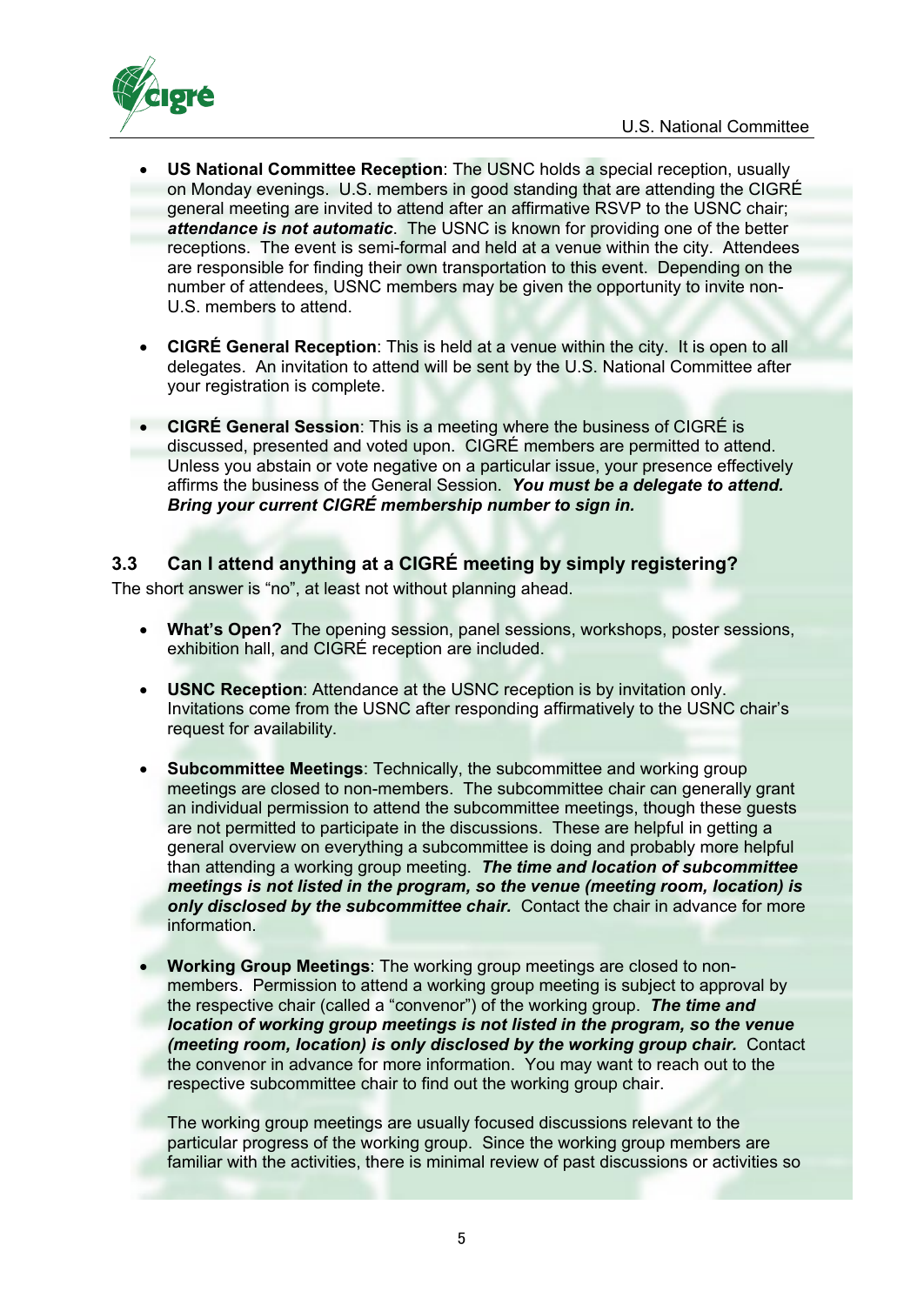

someone not previously attending a working group meeting may not find these meetings of significant value.

## <span id="page-5-0"></span>**3.4 What is a "delegate"?**

If you are registered for the full conference and affiliated with a national committee, then your registration will include a "delegate" badge. This allows full privileges to attend the main CIGRÉ events, technical sessions and exhibits. Those vendors that are only exhibitors are not delegates.

### <span id="page-5-1"></span>**3.5 How are papers "presented" and how do I comment on a paper?**

Papers are not formally presented. A poster session is organized where papers of somewhat related technical topics are grouped together. The author(s) prepare posters for their paper which are displayed during an assigned time for the poster session. The subcommittee chair or designated special reporter reads all the papers for their session and prepares a "special report" that focuses a discussion on key topics and themes throughout all the papers of a particular session. Questions in this special report help focus the discussions.

Papers for publication at CIGRÉ are made available in advance of the conference to permit anyone time to read the papers before the meeting. If someone would like to comment on a paper, these comments, called a "contribution", must be submitted in advance to the subcommittee chair. "Spontaneous contributions" are technically possible, but are left to the end of the allotted time, and there is seldom time for spontaneous contributions. *Instructions for submitting a contribution are available from the CIGRÉ web site.* 

# <span id="page-5-2"></span>**3.6 How are CIGRÉ groups organized?**

There are four main groups within CIGRÉ as described below:

### <span id="page-5-3"></span>**3.6.1 Committee A**

- A1: Rotating Electrical Machines
- A2: Transformers
- A3: High Voltage Equipment

#### <span id="page-5-4"></span>**3.6.2 Committee B**

- -
- B3: Substations
- B4: HVDC and Power Electronics
- **B5:** Protection and Automation

• B1: Insulated Cables Similar to IEEE Insulated Conductors • B2: Overhead Lines Similar to IEEE Towers, Poles, Conductors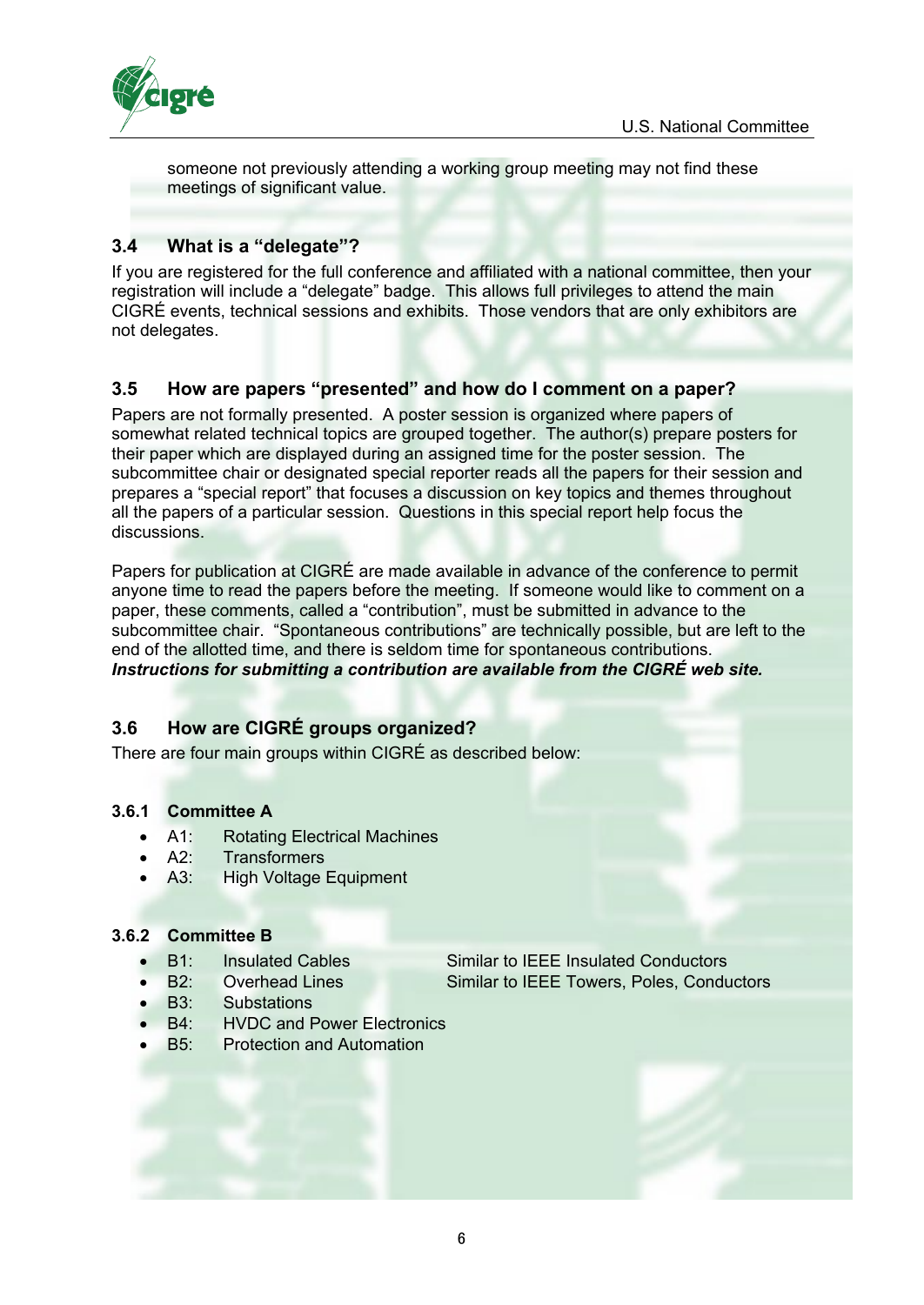

#### <span id="page-6-0"></span>**3.6.3 Committee C**

- C1: System Development and Economics
- C2: System Operation and Control<br>• C3: System Environmental Perform
- **System Environmental Performance**
- C4: System Technical Performance
- C5: Electricity Markets and Regulation
- C6: Distribution Systems and Distributed Generation

#### <span id="page-6-1"></span>**3.6.4 Committee D**

- D1: Materials and Emerging Test Techniques
- D2: Information Systems and Telecommunication

### <span id="page-6-2"></span>**3.7 What if I am interested in more than one technical area?**

In general, CIGRÉ meetings are organized so that there is no overlap among events focused on a specific technical area. This includes study committees, working groups, poster sessions. However, because various technical groups are assigned time slots for particular venues (e.g., large meeting rooms), several events are coincident with other technical areas. Working group meetings may be scheduled during the main CIGRÉ conference week or in the few days preceding or following the main conference.

There is no ideal strategy for attending a range of technical areas, but one approach would be to seek permission to attend the Study Committee meetings for the areas of interest where a general overview is available.

### <span id="page-6-3"></span>**4.0 IS THERE ANYTHING ELSE TO DO IN PARIS WHILE ATTENDING CIGRÉ?**

There are many attractions of historic, entertainment or dining interest in the greater Paris area. A summary of some of the major attractions is listed here, though there are many others.

- [Louvre Museum](https://goo.gl/maps/qzg3fKZEBhG2)
- [Arc de Triomphe](https://goo.gl/maps/Ggzj7EoZKU22)
- [Disneyland Paris \(RER A train east of Paris\)](https://goo.gl/maps/uhUManHVB6v)
- **[Eiffel Tower](https://goo.gl/maps/9XuTaX5sqPT2)**
- **[Catacombs](https://goo.gl/maps/nkWTKQuXspJ2)**
- [Versaille \(RER C train south-west of Paris\)](https://goo.gl/maps/jPdhFmbwkkp)
- [Notre Dame Church](https://goo.gl/maps/1EwuUFAgydm)
- [St Chapelle Church](https://goo.gl/maps/YQNJCKBUgkv)
- **[Sacre Coeur Church](https://goo.gl/maps/VeXSp65fXuM2)**

E.C. (Rusty) Bascom, III, Electrical Consulting Engineers, P.C. U.S. CIGRÉ Member, Representative to Study Committee B1 [r.bascom@ec-engineers.com](mailto:r.bascom@ec-engineers.com)

27-August-2012 Rev. 22-Aug-2018 Rev. 1-May-2022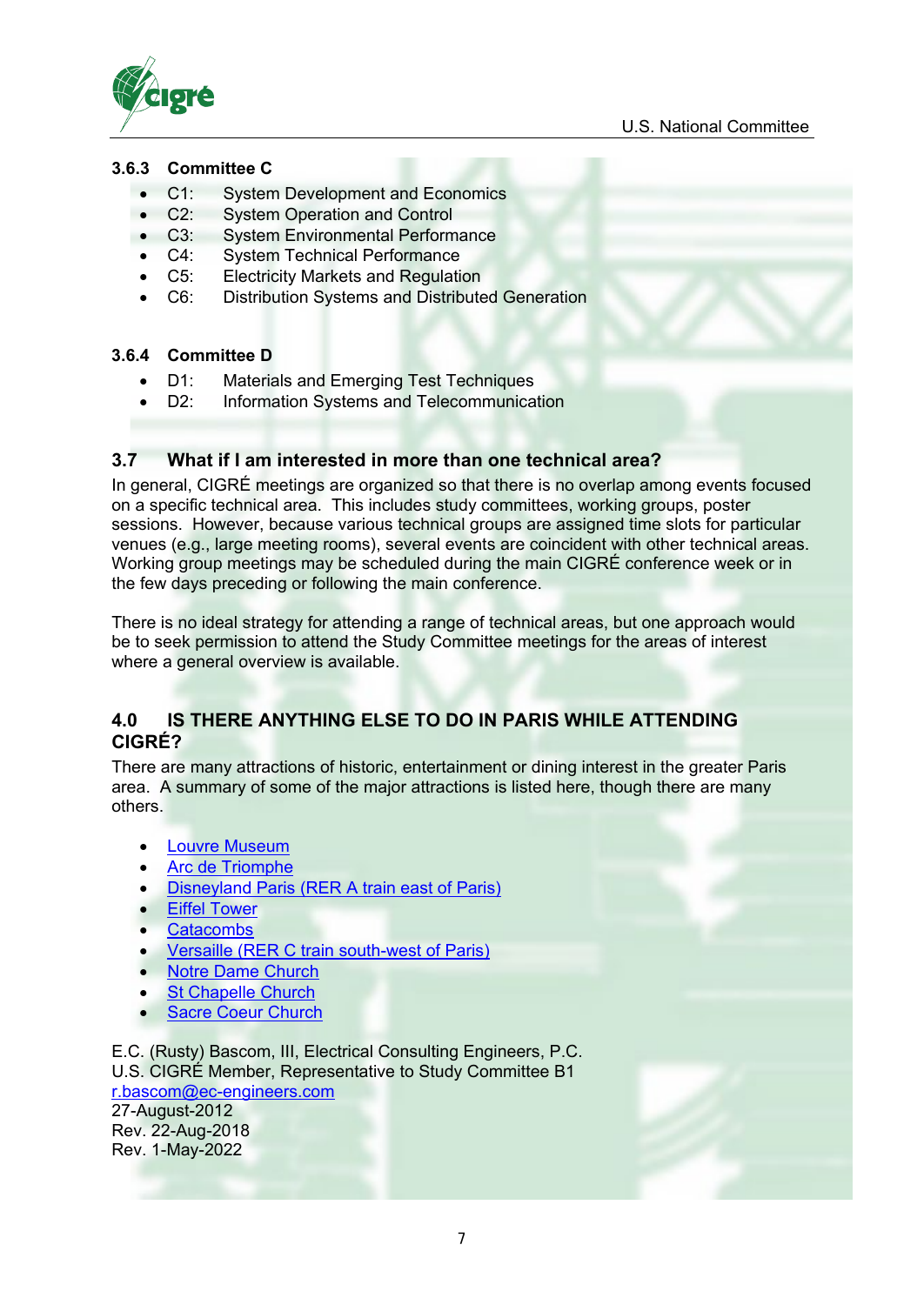

#### U.S. National Committee